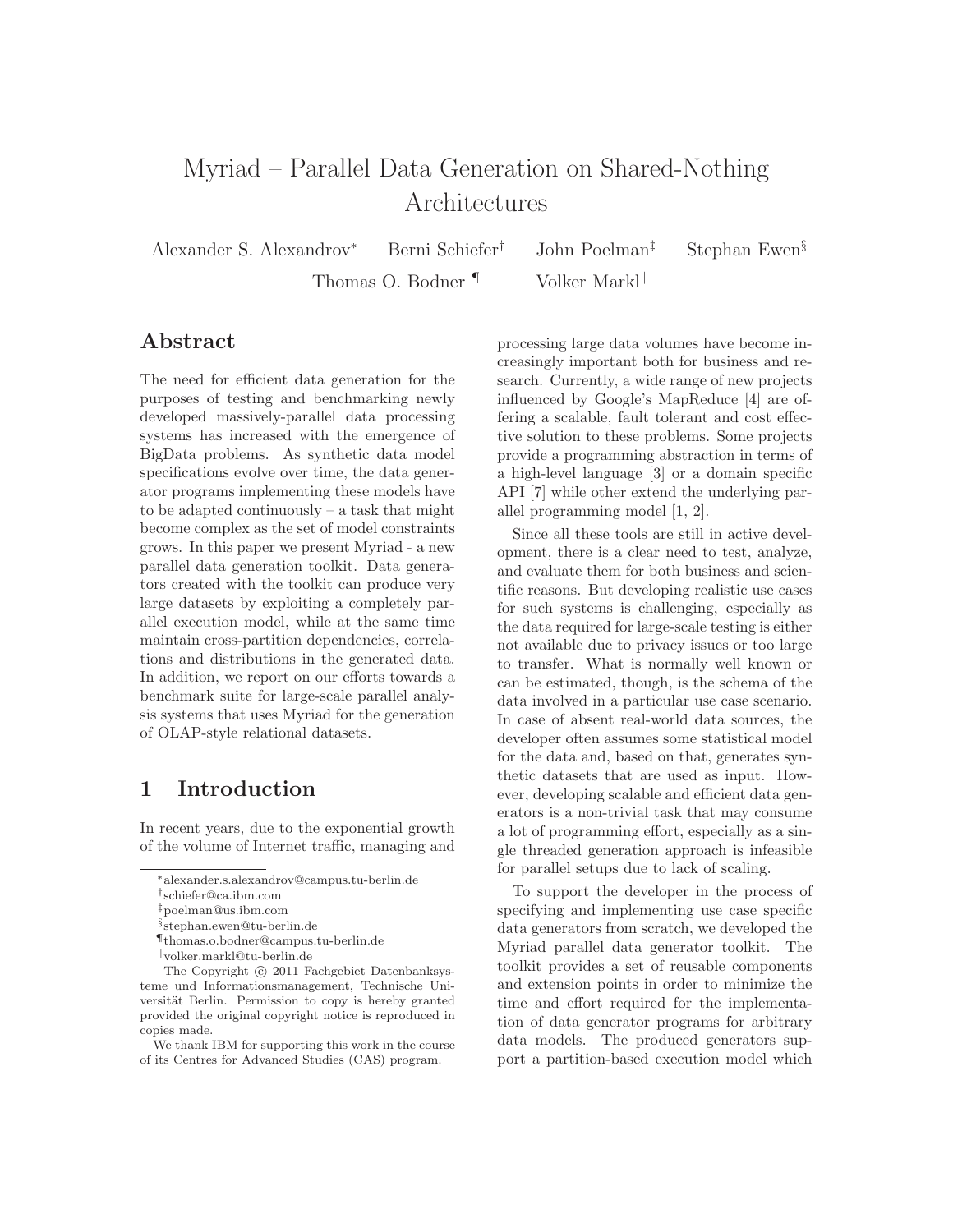enables linear scale-out on a shared-nothing architecture while preserving the ability for crosspartition sampling of referenced objects. We use a special class of pseudo-random number generators to ensure that no data needs to be moved across nodes even for the realization of complex statistical constraints that require additional information about the referenced records (e.g. correlated values).

The remainder of this paper is structured as follows: Section 2 introduces the basic mathematical concepts behind pseudo-random number generators in the context of generating typed random data. Section 3 describes the fundamentals behind our parallel execution model and section 4 provides an architectural overview of the system. Section 5 presents a benchmark draft for large-scale analysis systems which also served as a first use case for the data generator toolkit. Finally, section 6 provides an overview of the related work and Section 7 concludes with ideas for future development.

### 2 Technical Background

Before we start with the presentation of the execution model, we introduce some necessary formal background.

A *pseudo-random number generator*  $(PRNG)$  is a sequence of integers  $s_i$ , typically defined recursively by a transition function  $s_n = f(s_{n-1})$  and an initial seed  $s_0$ . Since for virtually all transition functions the produced sequence is cyclic, the  $s_i$  values are often normalized to the  $[0,1)$  interval by dividing each number by the lower bound (modulus) of the function  $m_f$ , i.e.  $r_i = \frac{s_i}{m_f}$ . From the statistical perspective, the minimal requirement for a useful PRNG algorithm is the uniform distribution of the sequence of  $r_i$ values for arbitrary cardinality  $i_{\text{max}}$  and initial seed  $s_0$ . For applications consuming a large number of random numbers the length of the cycle  $s_i$  is of critical importance for the quality of the produced results.

Having formalized pseudo-random number generators we can now introduce the concept of a generator sequence. For an arbitrary data type  $T$  with  $l$  randomly generated scalar fields,

a desired output cardinality  $C_T$  and an initial seed  $s_{T,0}$ , the *generator sequence for* T is a sequence of T values  $t_i, i \in \{0\} \leq i < C_T$  defined by the mapping of subsequent chunks of the PRNG sequence  $r_i$  (each of length l) to the random values of the corresponding t record. The mapping can be specified as the product of l *generator functions* (one for each random field):

$$
g_T: [0,1)^l \to T,
$$

 $g_T(r_i, \ldots r_{i+l}) = g_{T,0}(r_i) \times \ldots \times g_{T,l-1}(r_{i+l}) \mapsto t$ 

# 3 Execution Model

This section presents some key execution model decisions implemented by the toolkit. We discuss the parallelization strategy behind our scalable generation process. We also present a random record inspection approach used for complex data model constraint types and a randomized de-clustering technique that fits in situations requiring reference sampling from a context-constrained subset.

#### 3.1 Parallelization Strategy

The parallel execution strategy implemented by the toolkit is based on a horizontal partitioning scheme. For each data type, nonoverlapping subsequences of the generator sequence are assigned to a single partition. The created partitions can be generated completely independent from each other. The key idea behind our parallelization approach is to use a PRNG algorithm that supports fast computation of arbitrary  $s_i$  values, i.e. generator that can derive  $s_i$  directly from i instead of applying the transition function  $f$  i times on the initial seed  $s_0$ .

Consider a model consisting of two data types U and V with cardinality  $C_U$  and  $C_V$ . Since all the information about the execution environment is available in the bootstrap phase, the driver application can choose how many data generator instances to start and where to place them. The generator sequences for  $U$  and  $V$  are divided into equally large subsequences of size respectively  $c_U := \frac{C_U}{N}$  and  $c_V := \frac{C_V}{N}$ , where N is the degree of parallelism.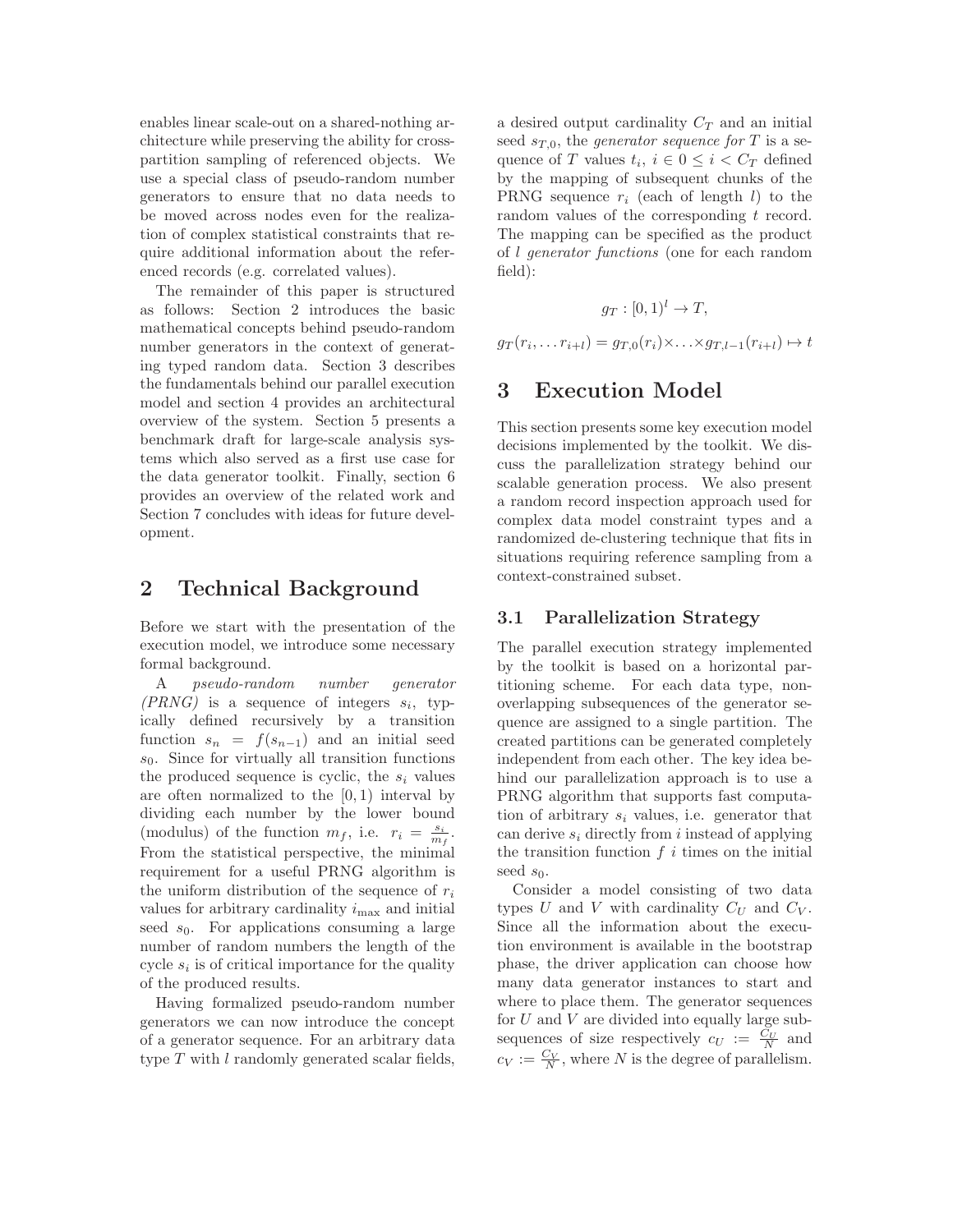Each subsequence is then assigned one of the N instances according to the following scheme:

| # | $U$ -sequence                        | <i>V</i> -sequence          |
|---|--------------------------------------|-----------------------------|
|   | $u_0: u_{c_{II}-1}$                  | $v_0 : v_{c_V-1}$           |
|   | $i \qquad u_{(i-1)c_U} : u_{ic_U-1}$ | $v_{(i-1)c_V} : v_{ic_V-1}$ |
| N | $u_{(N-1)c_U} : u_{C_U-1}$           | $v_{(N-1)c_V}:v_{C_V-1}$    |

In order to ensure that the generated sequences remain invariant to the offered degree of parallelism, all generator instances adjust the starting index for the local  $s_U$  and  $s_V$  components before they enter the corresponding sequence generation loop.

#### 3.2 Random Field Inspection

In order to realize certain model constraints, the local generator is required to read random values of a sampled referenced record. In the most basic case  $U$  references  $V$  and the primary key of  $V$  is randomly generated by the generator function  $g_{V,0}$ . The generation logic for the foreign keys in  $U$  can be executed in the following three steps: 1) sample an index  $j$ for the referenced record  $v_i$ ; 2) compute  $r_{V,i'}$ where  $j'$  is the offset of the  $r_V$  chunk responsible for the random values of  $v_i$  and finally 3) compute the primary key of  $v_i$  as  $q_{V,0}(r_{V,i'})$ . This comes at the cost of a single random  $s_V$ access but does not cause any additional network or I/O transfer. Moreover, the basic field inspection logic can be easily generalized and used in more complex scenarios involving multiple fields (e.g. multivariate correlations).

#### 3.3 Clustered Sequences

The last technique we present is used in cases where the sampling range for referenced records is restricted by some random property of the local record. Think about modeling user preferences when generating order lineitems for a retailer data model (as the one presented in Figure 1). We generate a lineitem by first sampling the user and then the product offer. Each user has a random preference type that specifies in which product classes the user is interested. In order to ensure that the generated lineitems comply to this statistical constraint,

for each lineitem we have to restrict the product offer sampling range based on the current user preference type<sup>1</sup> . The most efficient way to achieve that is to cluster the product offers sequence by product class. That way we can efficiently exclude product offer subsequences with inappropriate product class entries at runtime.

The major drawback of this clustering strategy is the unrealistic side-effect that is imposed on the generated data sequence (the user might not want the product offers clustered by product class). In such cases, it is advisable to de-cluster the data in a post-processing step. To do this, we reuse a method relying on multiplicative groups to generate permutated sequences of numbers of predefined cardinality [5]. The basic idea is to pick a prime number p slightly larger then the desired cardinality and then to work with the multiplicative group  $(\mathbb{Z}/p\mathbb{Z})^{\times}$ . Since p is prime, the group is guaranteed to be cyclic and to have exactly  $p-2$  elements corresponding to the integers  $1 \ldots p-1$ . Moreover, the random properties of the group cycle defined by  $x_i = g^i$  are strongly influenced by the choice of the generator element  $g$ . We can choose an appropriate  $g$ , enumerate the values for  $g^i$  as an extra field in the clustered sequence and then sort on this field in order to randomize the clustered values. We are currently working on ways to determine good values for g.

### 4 Architecture

Myriad's extensible architecture consists of six separate modules. These are record objects that serve as data holders, a generator subsystem that produces random record sequences, a configuration module, mathematical tools such as PRNGs and probability distributions, an I/O subsystem exposing the generated records to the client and a simple CLI frontend to control the data generation process. This section describes each but the last component.

Record Objects provide an object-oriented view of the data model. All records share

<sup>1</sup>which can be re-computed for each lineitem using the inspection technique described in Section 3.2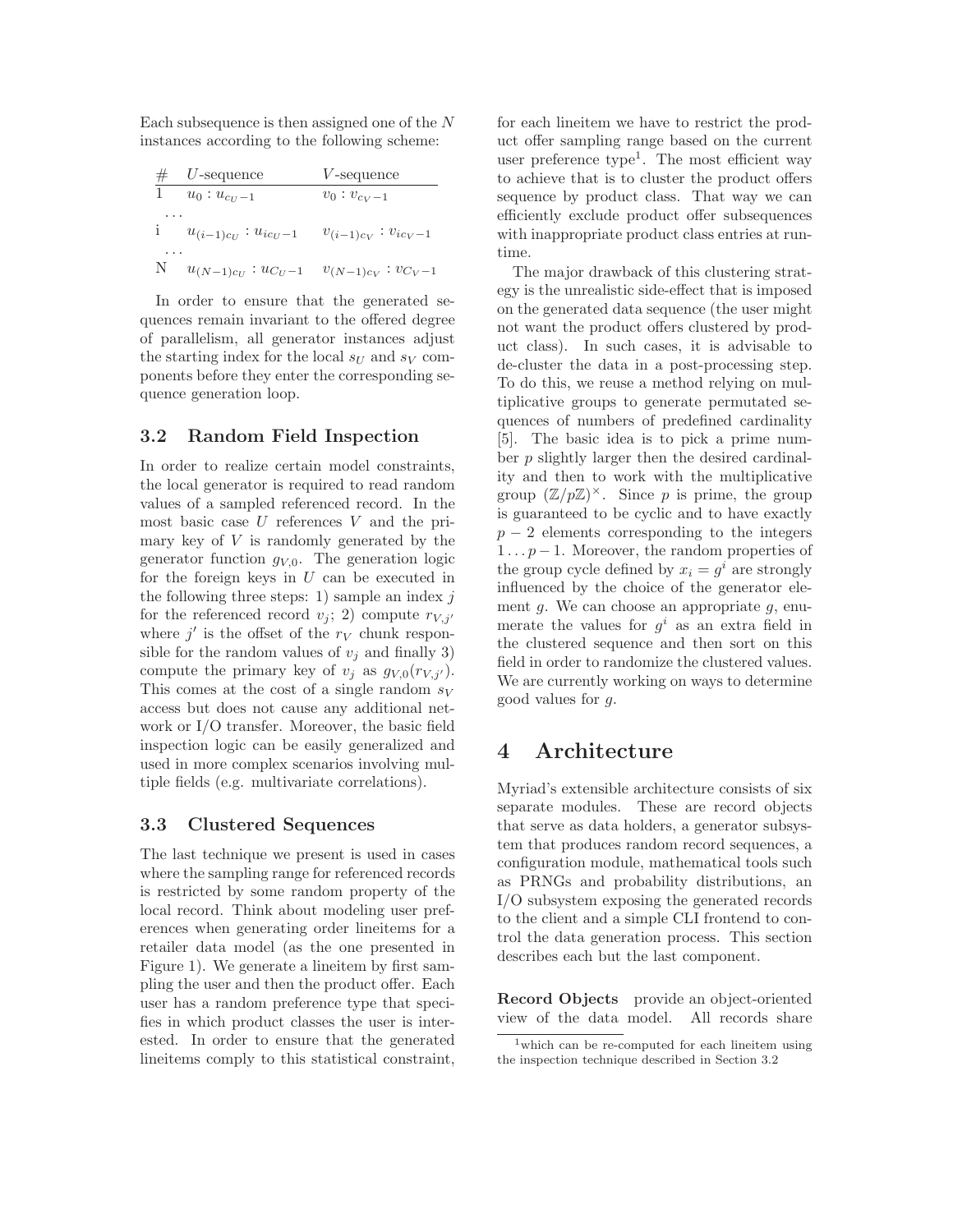a common *base record type* and contain only simple getter and setter methods (similar to the data transfer objects known from application programming design patterns). Typically, there is one record type for each data source in the data model.

The Generator Subsystem handles the creation of generation sequences for each record type. We provide three *base generator types* for deterministic, static and random sequences of records. The iteration strategy used by the generators is decoupled in the form of *generator tasks* and the random value generation logic for a single record is configured declaratively using a chain of predefined so called *hydrator objects*. The overall generation process for each partition is supervised by a driver program.

The Config Module parses configuration files and extracts data generation parameters, static object sets, and defined probabilities. The information is used by the generators to derive sequence cardinalities, subsequence boundaries, and for hydrator logic setup.

The Math Tools provide common probability functions (e.g. Pareto and Gaussian) and a standard PRNG component. The PRNG implementation currently shipped with the system uses the same algorithm for sequential and random access. This means that the random record inspection described in section 3.2 has the same cost as generating an extra random field per record inside the local sequence.

The I/O Subsystem receives the values of each record and writes them to an output stream. The output stream and data format are thereby fully exchangeable so that the data can either be loaded directly into the target system, e.g. a large-scale data processor or a classic RDBMS, or persistently stored on a local or distributed file system.

# 5 Use Case

There is a big trend in industry to complement the traditional analysis of relational data in databases with deep analysis of the relational data together with semi-structured as well as unstructured data from additional sources. The latter is typically done with tools like MapReduce. Together, the diverse characteristics of the data and queries pose a variety of different challenges to the analytical systems. To our knowledge, no benchmark today reflects those diverse characteristics and is able to define the sweet spot of different systems, like RDBMSs or MapReduce, in a coherent way. We used the Myriad toolkit to devise a benchmark scenario, addressing that issue. Due to space constraints, this section gives only a rough overview. For details, we are making the full specification available online. In its core, the benchmark builds upon the TPC-DS benchmark specification. We simplified it and added new tables and different queries. TPC-DS reflects the relational part of the scenario. Our modified version represents a web retailer scenario with customers, orders, order-returns, external re-sellers, web-logs, recommendations, and fraud detection. Figure 1 shows the resulting schema. It contains a representative relational part (star schema warehousing), which also provides data for additional deep analytical queries, like clustering of re-sellers by their profile of offers, or collaborative filtering to recommend products to customers. For the nonrelational part, we added server logs, which are frequently used to analyze the searching, browsing, and decision making process of customers. We divided the queries into *six* different categories. Each category contains queries that pose a different kind of challenge to the analytical system:

Embarrassingly Parallel Queries run parallel instances of the query without communicating or exchanging data between them. The result of the query is the union of the different instances' result. We count also queries in this category that require a simple finalizing step, such as the computation of a total sum from partial sums.

Parallel Aggregations require to establish a partitioning on the grouping keys, because either the aggregation functions cannot be decomposed into pre-aggregation and final aggregation, or the number of distinct groups is too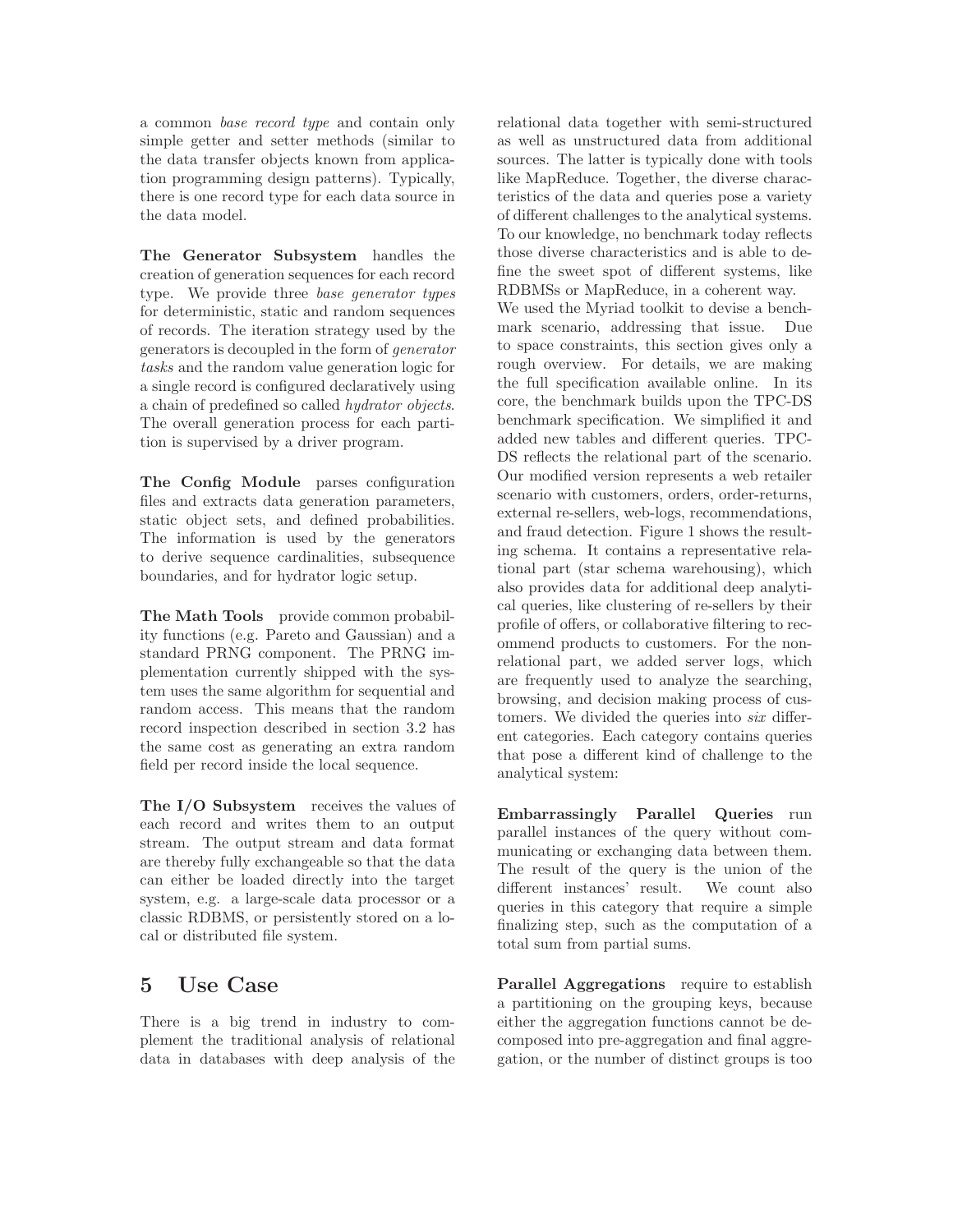

Figure 1: The Benchmark Schema

large to be finally aggregated in an efficient way by a single node.

Parallel Joins come in a variety of flavors. This category contains single joins with varying characteristics, including symmetric and asymmetric input sizes, varying result set sizes and different opportunities to reuse partitionings in the input.

Multi-Join BI Queries extend the previous category, by testing how well the system handles compositions of joins and aggregations. The queries contain longer pipelines and require optimization across multiple joins or aggregations. Examples for such queries are manifold in the original TPC-DS or in the TPC-H specification.

Borderline relational Queries are queries that can be expressed in SQL in a cumbersome way, but don't perform well in parallel. On the other hand, they are expressible for example in MapReduce with relatively little effort. An

example is the decomposition of click-streams into sessions, which are the consecutive activity of a single user with a specified maximal delay between two clicks.

Non-relational Queries operate on nonrelational data and frequently perform operations that are not expressible in terms of relational operators. In our example, this category contains machine-learning queries for collaborative filtering via matrix factorization, as well as certain clustering algorithms.

### 6 Related Work

Gray et al. [5] were the first to discuss strategies for scalable parallel data generation, including a scheme for dense unique random data generation which we reuse for the purpose of randomizing clustered values (see Section 3.3). Hoag et al. [6] present a parallel synthetic data generator and an XML-based synthetic data description language (SDDL) similar to the one we intend to implement in our system, but their